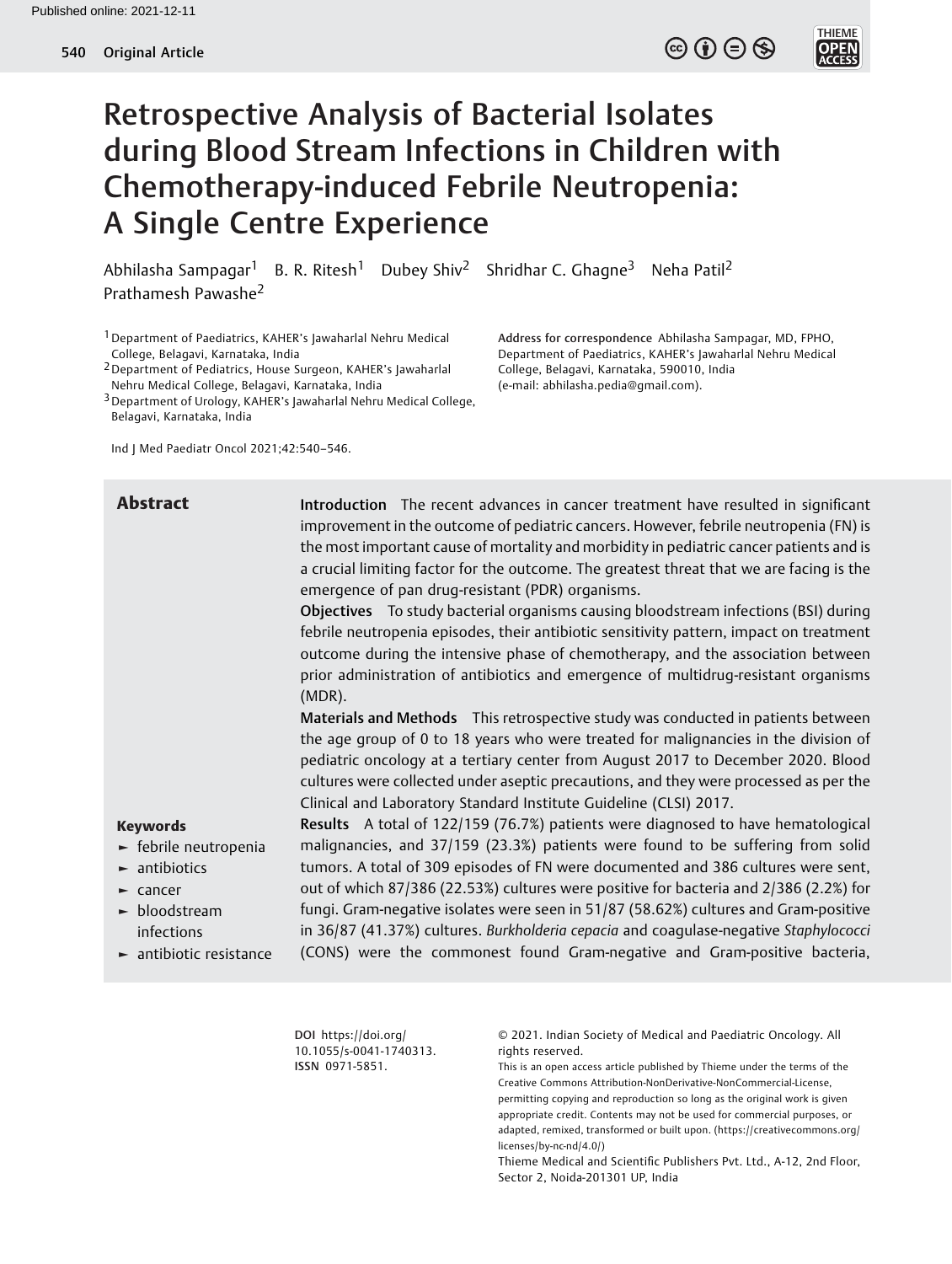respectively. MDR bacterial strains were seen in 44/87 (50.57%) cultures and PDR strains in 8/87 (9.2%) cultures. Resistance was higher with Klebsiella species and CONS. There were six mortalities during the induction phase of acute leukemia treatment, out of which 4/6 (66.66%) were due to MDR infections, 1/6 (16.6%) due to fungal infection and chemotherapy refractoriness each.

Conclusion Proven bacterial infections were determined in 22.53% of febrile neutropenia episodes. Most BSI in patients with febrile neutropenia were caused by Gramnegative bacteria. Indiscriminate use of higher antibiotics before referral led to the emergence of MDR organisms, thus compromising the outcome. Our study emphasizes the fact that antibiotic stewardship is a crucial task to counter MDR bacteremiarelated morbidity and mortality in neutropenic children.

## Introduction

The recent advances in cancer treatment have resulted in significant improvement in the outcome of pediatric cancers.<sup>1</sup> However, febrile neutropenia (FN) and the emergence of multidrug-resistant (MDR) organisms remain one of the important limiting factors.<sup>2</sup> FN is the most common complication of therapy seen in the pediatric age group with cancer and is one of the major causes of morbidity and mortality in children and young adults treated for cancer.<sup>2,3</sup> The chances of infection are higher in these patients due to immunosuppression, which is caused by the disease itself and also due to strong chemotherapeutic agents. $4$  Moreover, exposure to pathogens is increased due to the usage of indwelling venous catheters, chemo ports, and frequent insertion of urinary catheters.<sup>5</sup> The mortality rate associated with febrile neutropenia in children is higher in hematological malignancies compared to those with solid tumors.<sup>6</sup> Apart from infectionrelated mortality and morbidities, other consequences of FN can include dose reductions of chemotherapeutic drugs and treatment delays, which can have a substantial impact on the curative potential of treatment.<sup>7</sup> Organisms causing neutropenia in pediatric cancer patients show an increased rate of Gram-negative infections including Burkholderia cepacia, Pseudomonas aeruginosa, Acinetobacter species, Stenotrophomonas maltophilia, Escherichia coli, and Klebsiella species and change in their sensitivity patterns. $8-10$  The Gram-positive bacteria are common in the setting of use of central venous catheters and mucositis. Fungi such as Candida species or Aspergillus species are more likely encountered after prolonged neutropenia and administration of broadspectrum antibiotics.<sup>11</sup> Development of MDR organisms is one of the major challenges to the success of treatment, which is mainly due to the indiscriminate use of antibiotics. Knowledge of common pathogens and their antibiotic sensitivity patterns is crucial for timely empirical therapy, preventing complications such as septic shock, and thus decreasing mortality. $12,13$ 

Therefore, the present study aims to determine the common organisms that cause febrile neutropenia and their sensitivity patterns in pediatric cancer patients, the impact of infection on treatment outcome, and the association between prior administration of antibiotics and emergence of multi-drug resistant organisms.

## Materials and Methods

This retrospective study was conducted in children below 18 years of age, who were treated for malignancies in the division of pediatric oncology at a tertiary center between August 2017 and December 2020. The patients who were not in the intensive phase of chemotherapy were excluded from the study. We included 159 eligible patients who met the inclusion criteria during this period. The primary outcome measure was an episode of febrile neutropenia in pediatric cancer patients followed by the secondary outcome measure, which was bloodstream infections with positive bacterial cultures. The clinical criteria for febrile neutropenia were defined as per the European Society of Medical Oncology, that is an oral temperature >38.5°C or two consecutive readings of 38°C for 2 hours and an absolute neutrophil count of  $<$ 0.5  $\times$  10 $^{9}$ /L, or expected to fall  $<$ 0.5  $\times$  10 $^{9}$ /L. BSI was defined as isolation of one or more recognized bacterial pathogens from one or more blood cultures in the presence of fever  $(>\,38^\circ$ C) and chills or rigors within 24 hours of a positive blood culture being collected.<sup>14</sup> When mixed isolates were obtained with one being an accepted pathogen, the potential contaminant organism was disregarded.

All blood samples were collected as per the standard ageappropriate sample collection protocol. The clinical data were obtained from the requisition forms and clinical records of the patients. All samples were processed as per the standard microbiology laboratory operating procedures. The bacterial isolates were identified by their colonial morphology, Gram staining, and different biochemical reactions using standard techniques. Criteria for antimicrobial sensitivity testing were used as per the Clinical Laboratory Standard Institute (CLSI).<sup>15</sup> Antimicrobial sensitivity testing was done on Mueller–Hinton agar (MHA) using the Kirby–Bauer disc diffusion method. Commercially available discs (Hi-Media) were used. Zones of inhibition were measured the next day and were correlated with CLSI interpretive breakpoints to characterize them as sensitive, intermediate, and resistant. For Gram-positive organisms, the antibiotics to be tested and reported were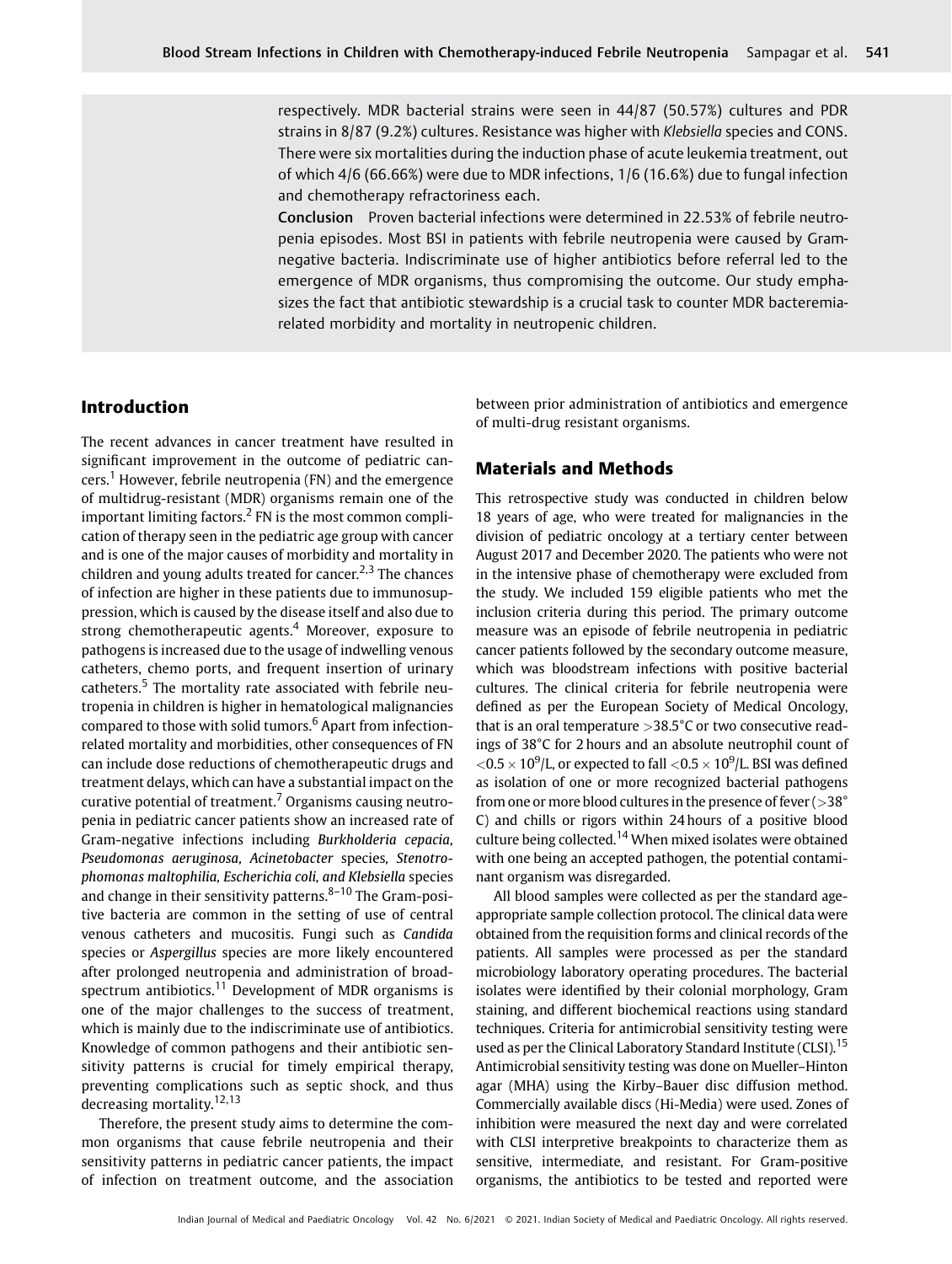chosen from the following (depending on the organism isolated): penicillin (10 units), erythromycin (15 μg), clindamycin  $(2 \mu$ g), gentamicin  $(10 \mu$ g), and high level  $(30 \mu$ g), amoxicillinclavulanate (20/10 μg), cefoxitin (30 μg), levofloxacin (5 μg), vancomycin (30 μg/minimum inhibitory concentration), linezolid (30  $\mu$ g), and cotrimoxazole (1.25/23.75  $\mu$ g). For Gramnegative organisms, the antibiotics for respective organisms were chosen from the following: ciprofloxacin (5 μg), levofloxacin (5 μg), norfloxacin (5 μg), gentamicin (10 μg), amikacin (30 μg), cefpodoxime (30 μg), cefotaxime (30 μg), ceftazidime (30 μg), cefepime (30 μg), piperacillin + tazobactum (100/10 μg), imipenem (10 μg), and colistin (10 mcg). MRSAwas tested using MHAwith a cefoxitin disc (30 μg) using the Kirby–Bauer disc diffusion method as per the CLSI guidelines. MIC could be calculated for a few cultures by an automated culture system namely Beckman Coulter's MicroScan Walkaway. Standard definitions were used for the terms ESBL, β-lactam β-lactamase inhibitor (BLBLI), and carbapenem resistance. MDR was defined as acquired n-susceptibility to at least one agent in three or more antimicrobial categories, and PDR was defined as non-susceptibility to all agents in all antimicrobial categories.

#### Statistical Analysis

The categorical variables are expressed as percentages. The difference between categorical variables was evaluated using the chi-square test. A *p*-value of  $< 0.05$  was considered significant. In case of any violation of assumptions of chisquare test, simulation was done for chi square test. Data analysis was done using the software SPSS Version-20, USA, and Excel. Categorical variables were given in the form of frequency table.

#### Ethical Statements

The procedures followed were in accordance with the ethical standards of our medical college ethical committee and with the Helsinki Declaration of 1964, as revised in 2013. Due to the retrospective nature of this study, a waiver of consent was approved by the Jawaharlal Nehru Medical College Ethics Committee. The reference number is MDC/DOME/ 156 and was approved on 1/10/2017.

#### Results

Over a duration of 3 years, 159 children between the age of 0 and 18 years, with different malignancies presented to our center. The mean age was 5.2 years (range: 0.8–17.2 years) and the male to female ratio was 1.35:1. The mean duration from the onset of symptoms to referral to our oncology center was 38.7 days. Acute lymphoblastic leukemia (ALL) was the most common 84/159 (52.8%) malignancy. Acute myeloid leukemia (AML) constituted 21/159 (13.2%), lymphomas constituted 17/159 (10.7%), out of which 9 were Hodgkin and 8 were non-Hodgkin. Solid tumors were 37/159 (23.3%), consisting of renal tumors (8/37 [21.6%]), neuroblastoma (8/37 [21.6%]), Ewing sarcoma (7/37 [18.9%]), germ cell tumors (6/37 [16.2%]), and rhabdomyosarcoma (5/37 [13.5%]). There were 3/37 (8.1%) rare tumors.

Table 1 Overall distribution of the organisms isolated in the blood cultures

| Total isolates $= 89$  |             |
|------------------------|-------------|
| Gram-positive bacteria | 36 (41.37%) |
| Gram-negative bacteria | 51 (58.62%) |
| <b>Fungus</b>          | 2(2.17%)    |

Among these patients, 309 episodes of febrile neutropenia were documented and 386 cultures were sent during episodes of febrile neutropenia. The median absolute neutrophil count was 210 (range: 0–560). The median duration of neutropenia was 8 (range: 1–32.5) days. In addition, 87/386 (22.53%) cultures were positive for bacteria and 2/386 (2.2%) for fungus.

►Table 1 shows the overall distribution of the isolates, with 36/87 (41.37%; 95% confidence interval [CI]: 34%–50%) being Gram-positive bacteria and 51/87 (58.62%; 95%CI: 52– 65%) were Gram-negative bacteria. The most common bacterial isolates from blood are depicted in ►Table 2 with B. cepacia 14/51 (27.45%) being the most common among Gram-negative bacteria and coagulase-negative Staphylococci 32/36 (88.88%) among Gram-positive bacteria. Among the Gram-negative bacteria, 14/51 (27.45%) were B. cepacia, 10/51 (19.60%) were Acinetobacter species, 8/51 (15.68%) were Enterobacter species, 10/51 (19.60%) were Klebsiella species, and 4/51 (7.84%) were P. aeruginosa and E. coli each. Among the Gram-positive bacteria, 32/36 (88.88%) were CONS including Staphylococcus hemolyticus and S. epidermidis, and 1/36 (8.32%) were S. aureus. MDR strains were seen in 44/87 (50.57%; 95%CI: 44–56%) cultures, while PDR strains were seen in 8/87 (9.2%) cultures ( $\blacktriangleright$ Tables 3 and 4). The maximum antibiotic resistance was seen in Klebsiella species and CONS. Extended-spectrum beta-lactamase (ESBL)

Table 2 Most common bacterial isolates in blood

| <b>Organisms</b>                             | n(%)       |  |  |  |  |
|----------------------------------------------|------------|--|--|--|--|
| Gram-negative isolates in blood ( $n = 51$ ) |            |  |  |  |  |
| Pseudomonas aeruginosa                       | 4(7.84)    |  |  |  |  |
| Acinetobacter species                        | 10 (19.60) |  |  |  |  |
| Klebsiella species                           | 10 (19.60) |  |  |  |  |
| Enterobacter species                         | 8(15.68)   |  |  |  |  |
| Escherichia coli                             | 4(7.84)    |  |  |  |  |
| Serratia marcescens                          | 1(1.96)    |  |  |  |  |
| Burkholderia cepacia                         | 14 (27.45) |  |  |  |  |
| Gram-positive isolates in blood ( $n = 36$ ) |            |  |  |  |  |
| Staphylococcus epidermidis                   | 6(16.66)   |  |  |  |  |
| Staphylococcus aureus                        | 1(2.77)    |  |  |  |  |
| Methicillin-resistant Staphylococcus aureus  | 2(5.55)    |  |  |  |  |
| Enterococcus faecalis                        | 1(2.77)    |  |  |  |  |
| Staphylococcus haemolyticus                  | 6(16.66)   |  |  |  |  |
| Other coagulase-negative Staphylococci       | 20 (55.55) |  |  |  |  |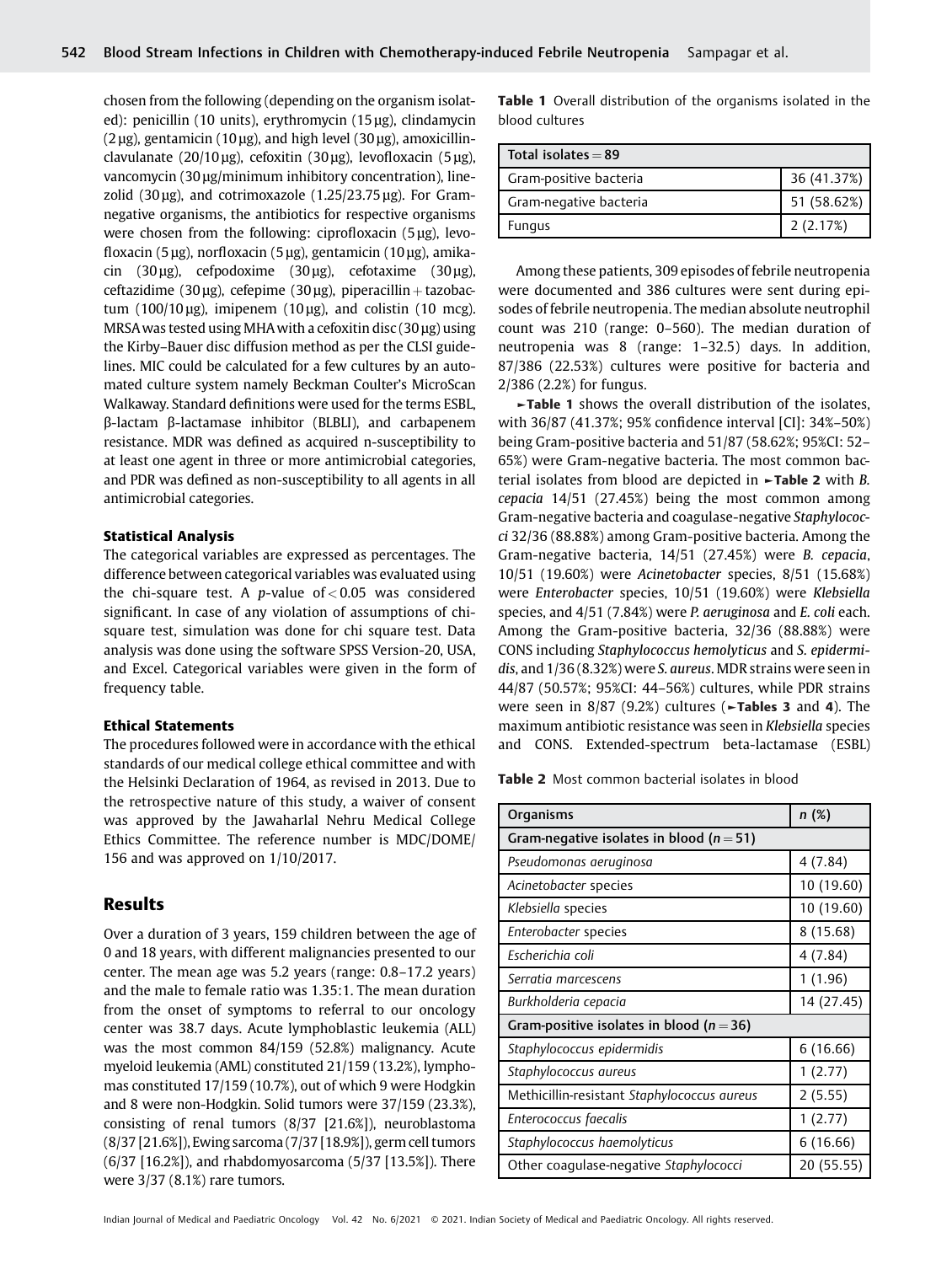| Organism                                                           | <b>SXT</b> | <b>VA</b>  | C          | <b>LNZ</b> | <b>TEC</b> | <b>CLR</b> | <b>CIP</b> | <b>NET</b> | <b>TE</b>  | $\mathsf{R}$ |
|--------------------------------------------------------------------|------------|------------|------------|------------|------------|------------|------------|------------|------------|--------------|
| Staphylococcus<br>epidermidis<br>$(n=6)$                           | 3(50%)     | 5(83.3%)   | 5(83.3%)   | 4(66.6%)   | 4(66.6%)   | Not done   | Not done   | 3(50%)     | 1(16.6%)   | 3(50%)       |
| <b>MRSA</b><br>$(n=2)$                                             | Not done   | 1(50%)     | Not done   | 1(50%)     | 1(50%)     | Not done   | Not done   | Not done   | 1(50%)     | $2(100\%)$   |
| <b>Enterococcus</b><br>$(n=1)$                                     | 0(0%)      | $1(100\%)$ | $1(100\%)$ | $1(100\%)$ | Not done   | Not done   | Not done   | Not done   | $1(100\%)$ | Not done     |
| Staphylococcus<br>haemolyticus<br>$(n=6)$                          | Not done   | 3(50%)     | 2(33.3%)   | 4(66.6%)   | 2(33.3%)   | Not done   | Not done   | 2(33.3%)   | 5(83.3%)   | 1(16.6%)     |
| CONS<br>$(n=20)$                                                   | 9(45%)     | 12 (60%)   | 14 (70%)   | 13 (65%)   | 9(45%)     | 10 (50%)   | 15 (75%)   | 14 (70%)   | 10 (20%)   | 12 (60%)     |
| Staphylococcus<br>aureus<br>/methicillin-<br>sensitive)<br>$(n=1)$ | Not done   | $1(100\%)$ | Not done   | $1(100\%)$ | $1(100\%)$ | Not done   | Not done   | Not done   | $1(100\%)$ | Not done     |

Table 3 Antibiotic sensitivity patterns of Gram-positive isolates

CONS, coagulase-negative Staphylococci; C, chloramphenicol; CIP, ciprofloxacin; CLR, clarithromycin; LNZ, linezolid; NET, netilmicin; R, rifampicin; SXT, sulfamethoxazole/trimethoprim; TE, tetracycline; TEC, teicoplanin; VA, vancomycin.

| Organism                          | AK         | <b>CS</b> | <b>TGC</b>               | <b>MRP</b> | <b>SXT</b>        | <b>CTX</b>      | IMI        | <b>GEN</b> | <b>LEV</b> | CAZ      | <b>CIP</b> | <b>TZP</b> |
|-----------------------------------|------------|-----------|--------------------------|------------|-------------------|-----------------|------------|------------|------------|----------|------------|------------|
| Pseudomonas<br>$(n = 4)$          | 3(75%)     | 3(75%)    | $\overline{\phantom{m}}$ | 2(50%)     | $\qquad \qquad -$ | $\qquad \qquad$ | 1(25%)     | 1(25%)     | 2(50%)     | 2(50%)   | 2(50%)     | 1(25%)     |
| Acinetobacter<br>$(n = 10)$       | 6(60%)     | 1(10%)    | 2(20%)                   | 7 (70%)    | 6(60%)            | 6(60%)          | $1(10\%)$  | 5(50%)     | 5(50%)     | 4 (40%)  | 4 (40%)    | 2(20%)     |
| Klebsiella<br>$(n = 10)$          | 5(50%)     | 6(60%)    | 8(80%)                   | 5(50%)     | 4 (40%)           | $0(0\%)$        | 7 (70%)    | 6(60%)     | 4 (40%)    | 1(10%)   | 3(30%)     | 5 (50%)    |
| <b>Burkholderia</b><br>$(n = 14)$ | 0(0%)      | $0(0\%)$  | 0(0%)                    | 3(21.4%)   | 10 (71.4%)        | Not done        | Not done   | 0(0%)      | 12 (85.7%) | 1(7.1%)  | Not done   | 0(0%)      |
| Enterobacter<br>$(n = 8)$         | 6(75%)     | 3(37.5%)  | 4 (50%)                  | 4 (50%)    | 1(12.5%)          | 1(12.5%)        | 5(62.5%)   | 2(25%)     | 5(62.5%)   | 2(25%)   | 3(37.5%)   | 3(37.5%)   |
| E. coli<br>$(n = 4)$              | 1(25%)     | 2(50%)    | 3(75%)                   | 2(50%)     | Not done          | $0(0\%)$        | 1(25%)     | 2(50%)     | 2(50%)     | 0(0%)    | 1(25%)     | 1(25%)     |
| Serratia<br>$(n = 1)$             | $1(100\%)$ | $0(0\%)$  | 1(100%)                  | $1(100\%)$ | $1(100\%)$        | $0(0\%)$        | $1(100\%)$ | $1(100\%)$ | $1(100\%)$ | $0(0\%)$ | $1(100\%)$ | $1(100\%)$ |

Table 4 Antibiotic sensitivity patterns of gram-negative isolates

Abbreviations: AK, amikacin; CAZ, ceftazidime; CIP, ciprofloxacin; CS, colistin; CTX, cefotaxime; GEN, gentamicin; IMI, imipenem; LEV, levofloxacin; MRP, meropenem; SXT, sulfamethoxazole/trimethoprim; TGC, tigecycline; TZP, piperacillin/tazobactam.

sensitivity was done for E. coli, Klebsiella, and Enterobacter species. A higher proportion of ESBL isolates were seen in Klebsiella species, 9/10 (90%) followed by E. coli 2/4 (50%), and Enterobacter species (2/8 [25%]). Only one culture grew Serratia marcescens, which was also an ESBL-producing organism. Most of the MDR Gram-negative organisms were sensitive to colistin 18/40, (45%; 95%CI: 34–54%) and MDR Gram-positive organisms 3/4, (75%; 95%CI: 68–80%) were sensitive to vancomycin. Bacterial infection was the leading cause of mortality during the intensive phase of treatment. There were six mortalities during the induction phase of treatment in acute leukemias, out of which 3/6 (50%) were due to PDR bacterial infections, 1/6 (16.6%) due to MDR bacterial infection, and 1/6 (16.6%) due to invasive aspergillosis and chemotherapy refractoriness each. In addition, 3/6 (50%) patients succumbed to Gram-negative septicemia, who were PDR (1 B. cepacia, 1 Klebsiella species, and 1 Enterobacter species) and 1 to Gram-positive (MRSA, which was MDR). There were no mortalities in solid tumor cases during the intensive phase of treatment. Another interesting finding of our study was that 39/52 (75%; 95%CI: 70–80%) patients, who harbored MDR or PDR bugs, were pre-treated with broad-spectrum antibiotics before being referred to our center (►Table 5), as they were labeled as cases of pyrexia of unknown origin. This was statistically significant ( $p < 0.05$ ) when compared with only 13/52 (25%) patients without pretreatment with antibiotics who grew MDR or PDR bacteria. In these children, the mean duration of administration of oral antibiotics was 6.2 days and that of intravenous antibiotics was 9.6 days.

The two fungal isolates were Candida glabrata. Their sensitivity pattern could not be done but they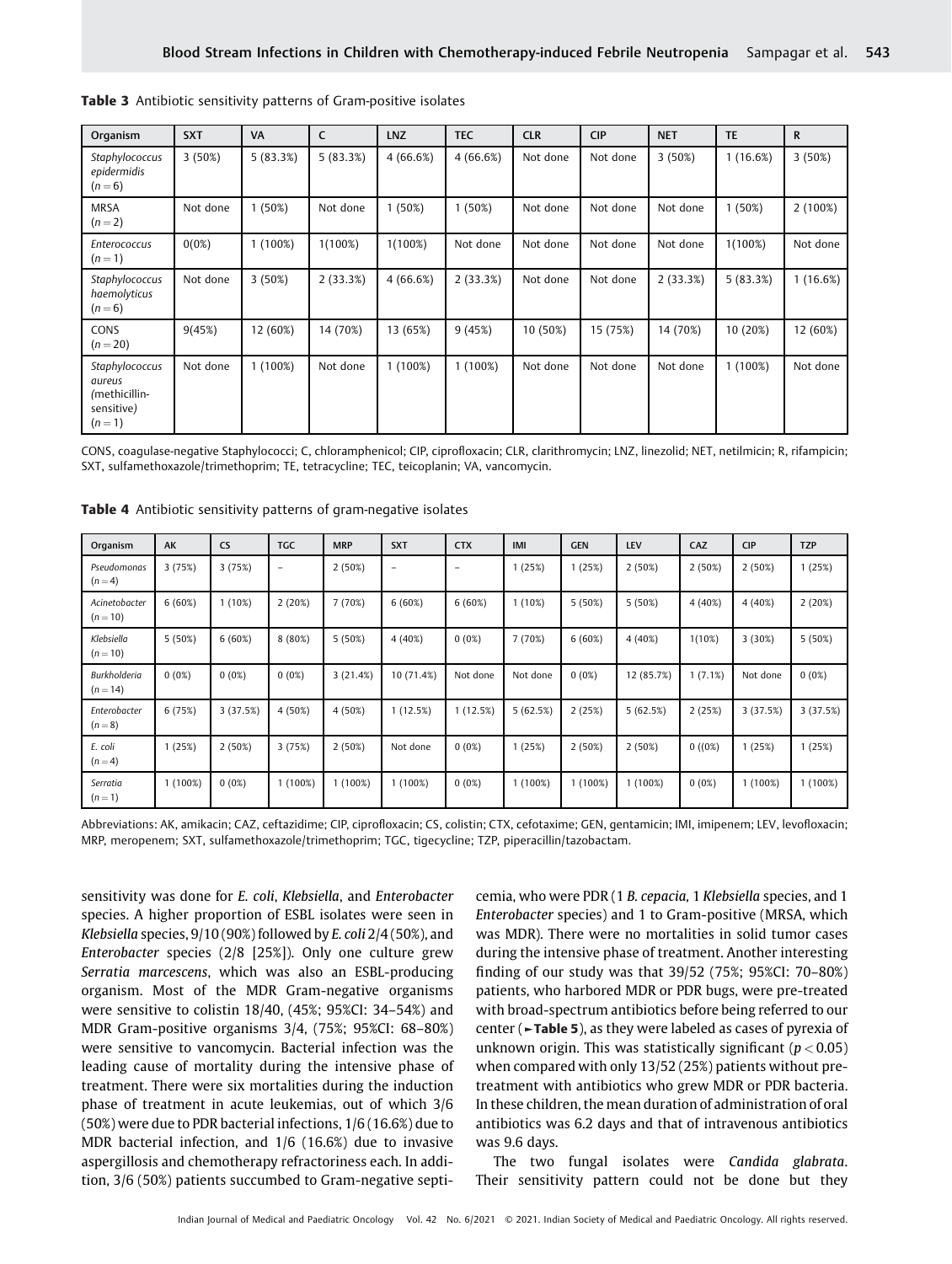| Sl. no.        | Treatment regime of patients who harbored MDR or<br>PDR organisms $(n=52)$ | n(%)       | <i>p</i> -Value |
|----------------|----------------------------------------------------------------------------|------------|-----------------|
|                | Patients not pre-treated with antibiotics                                  | 13 (25%)   | p < 0.05        |
|                | Pre-treated with broad-spectrum antibiotics                                | 39 (75%)   | p < 0.05        |
| -2a            | Pre-treated with oral broad-spectrum antibiotics                           | 10 (19.2%) |                 |
| 2 <sub>b</sub> | Pre-treated with intravenous broad-spectrum antibiotics.                   | 29 (55.7%) |                 |

**Table 5** Association between prior administration of antibiotic and emergence of MDR/PDR bugs ( $p < 0.05$ )

showed good clinical response to voriconazole and amphotericin B.

## **Discussion**

Cancer patients are often immunocompromised because of the disease process itself and also due to chemotherapyrelated neutropenia.<sup>16</sup> In addition, there are other associated risk factors for acquiring infection, such as central lines, longterm catheterization, and mucositis due to cytotoxic agents.<sup>14,17,18</sup> Infectious complications are a serious cause of morbidity and mortality in patients with underlying hematological malignancies. Moreover, in solid tumors, although neutropenia is not for a prolonged duration, the presence of multiple other risk factors are responsible for an immunocompromised state, such as obstruction caused by the tumor, disruption of normal anatomical barriers, therapeutic procedures, radiation, and use of medical devices such as central lines and catheters.<sup>19</sup>

In our study, only five patients with AML had central catheters, out of which three had chemo ports and two had PICC lines whose cultures were positive. Most of the patients were managed with peripheral lines due to financial constraints. Hence, only five patients were found to have catheter-related bloodstream infections. There are various guidelines available at national and international levels regarding the management of febrile neutropenia.<sup>20</sup> Adoption of these guidelines into an individual oncology unit is posed by challenges such as differences in the predominant pathogens, their sensitivity patterns, and/or healthcare-associated economic conditions. Regardless of that, clinical vigilance and immediate treatment are the universal keys to managing neutropenic patients with fever and/or infection.<sup>21</sup> The present study was performed to assess the incidence of BSIs in children with cancer and to assess the microbiological profile and the impact of infections on the outcome.

The bacterial culture positivity rate was high at our center (22.53%) and this was comparable to other Indian studies done by Kapoor et al and Siddaiahgari et al.  $22,23$  In our study, Gram-negative bacteremia was more common (58.62%) as compared to Gram-positive bacteremia (41.37%). Similar results were reported by Indian studies and by Kar et al in Turkey.17,22,23 However, the data from the western countries reveal a changing trend of predominant Gram-positive organisms and this is probably due to the use of more indwelling catheters. $24$  Among the Gram-negative organisms, B. cepacia was the most commonly (27.7%) isolated organism, followed by Acinetobacter species and Klebsiella species, whereas similar studies on febrile neutropenia patients reported E. coli, Klebsiella species, and P. aeruginosa as the commonest Gram-negative organisms. $4,22,23$  Grampositive bacteria mainly consisted of CONS (55.5%) followed by S. hemolyticus (6%) and MRSA (2%). The distribution of Gram-positive organisms was comparable to other Indian and western studies.<sup>4,22,23</sup> These findings show that immunocompromised patients are colonized by more or less similar organisms in different parts of the world. The predominance of B. cepacia and its sensitivity and good response to levofloxacin was a unique finding of our study. A matter of great concern at our center was the emergence of MDR and PDR bacteria. All PDR organisms were Gram-negative and consisted of Klebsiella species (3), Enterobacter species (3), and B. cepacia (2). These organisms (PDR and MDR) accounted for 66.6% (4/6) of mortalities during the induction phase of treatment of leukemia. Although an increasing trend in resistance is being reported globally, the number of resistant strains in our study was significantly higher as compared with other studies. Alarmingly, we found that 90% of Klebsiella species, 50% of E. coli, and 25% of Enterobacter species were ESBL-producing organisms.<sup>4,17,24</sup> A study done on neutropenic cancer patients in Egypt revealed a resistance rate as high as  $68.6\%$ <sup>25</sup> A probable explanation for the higher number of resistant strains at our center is that most of the cases had a delayed presentation, as our center, being located in the periphery, caters to a predominantly rural population and most of these patients (75%) were pre-treated with broad-spectrum antibiotics due to alternative diagnoses.<sup>26</sup> The association between prior administration of antibiotics and the presence of resistant organisms was statistically significant. Most of the MDR Gram-negative organisms were sensitive to colistin. Similar findings were reported in other studies done on neutropenic patients harboring MDR organisms. $27,28$  In our study, most of the MDR Gram-positive organisms were sensitive to vancomycin, whereas Garg et al noted that more than 50% of MDR Gram-positive organisms were vancomycin resistant.<sup>29</sup>

This can be attributed to the fact that vancomycin was not used for empirical therapy for our patients. To conclude, these results on microbiologic profile and antibiotic sensitivity patterns of the isolates will be beneficial in revising antibiotic protocols and in developing strategies for dealing with the high prevalence of MDR and PDR organisms. Institutional antibiotic policy (in place) is a necessary step toward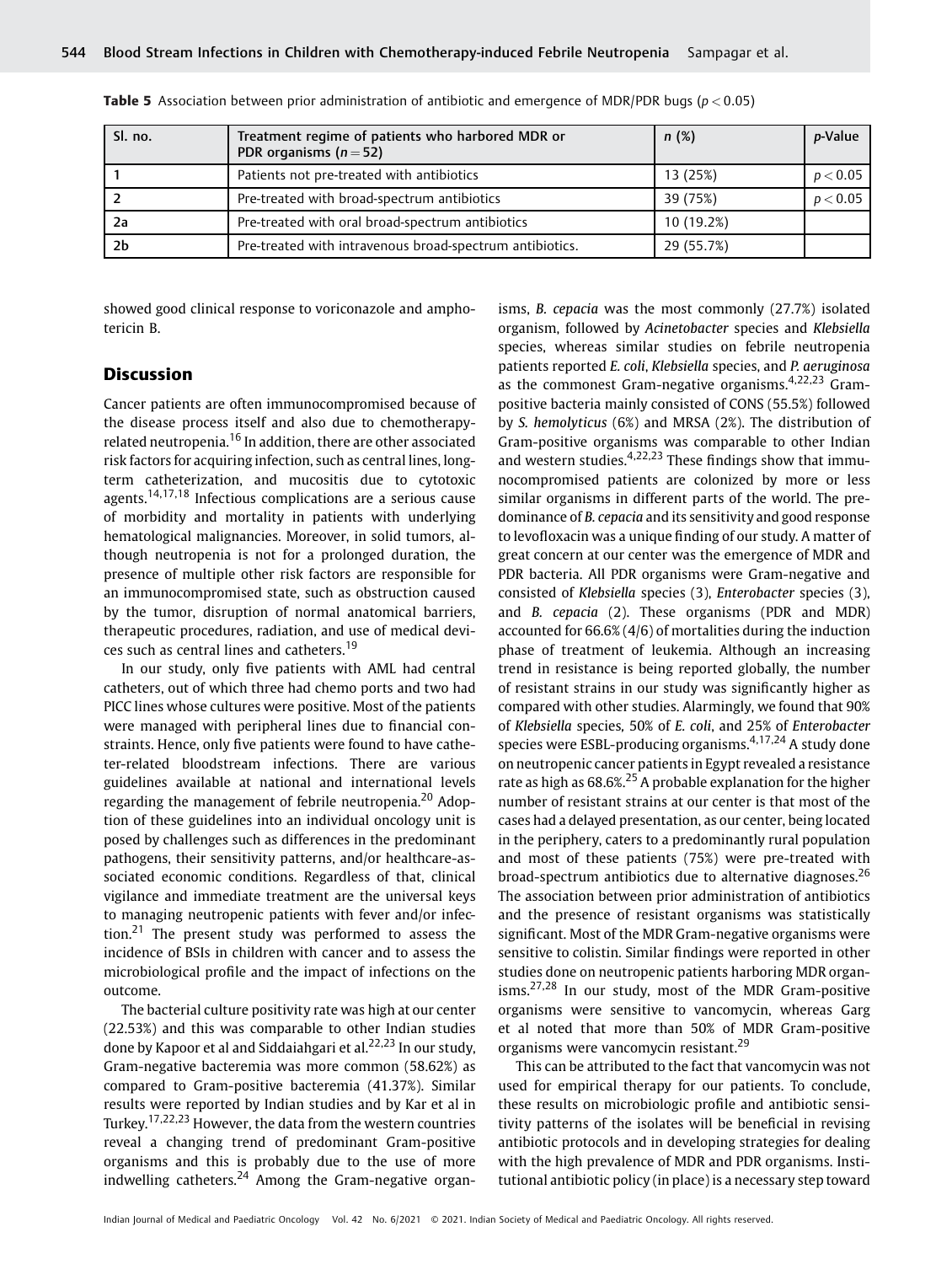early recovery from febrile neutropenia, with rationale empirical antibiotics usage according to the culture sensitivity pattern. Our study emphasizes the fact that antibiotic stewardship is a crucial task to counter MDR bacteremia-related morbidity and mortality in neutropenic children. The limitations of this study are that it was a retrospective study and the data were obtained from a single pediatric oncology center.

# Conclusion

The proper identification of trends of bacteriological isolates in cancer patients is necessary to develop an appropriate antibiotic policy to combat these infections in a proper way and at an earlier stage. The emerging resistance pattern calls for the judicious use of antibiotics, surveillance of resistant patterns, and an active infection control policy within the oncology unit. MDR and PDR organisms were responsible for most of the mortalities. Every institution should be performing these kinds of studies to establish their own sensitivity patterns and determine their empirical antibiotics of choice on the arrival of the patient to the institute as per the history of the patient regarding the treatment he/she received in the community prior to their presentation to the institute. The indiscriminate use of higher antibiotics before referral led to the emergence of MDR organisms, thus compromising the outcome as 66.6% (4/6) of mortalities occurred due to MDR infections.

Funding None.

Conflict of Interest None declared.

### References

- 1 Butler E, Ludwig K, Pacenta HL, Klesse LJ, Watt TC, Laetsch TW. Recent progress in the treatment of cancer in children. CA Cancer J Clin 2021;71(04):315–332
- 2 Lucas AJ, Olin JL, Coleman MD. Management and preventive measures for febrile neutropenia. P&T 2018;43(04):228–232
- 3 O'Connor D, Bate J, Wade R, et al. Infection-related mortality in children with acute lymphoblastic leukemia: an analysis of infectious deaths on UKALL2003. Blood 2014;124(07): 1056–1061
- 4 Rajeswari B, Nair RK, Guruprasad CS, Nair M, Thankamony P, Parukutty K. Infections during induction chemotherapy in children with acute lymphoblastic leukemia–profile and outcomes: experience from a cancer center in South India. Indian J Med Paediatr Oncol 2018;39(02):188–192
- 5 Oude Nijhuis CS, Daenen SM, Vellenga E, et al. Fever and neutropenia in cancer patients: the diagnostic role of cytokines in risk assessment strategies. Crit Rev Oncol Hematol 2002;44(02): 163–174
- 6 Jacob LA, Lakshmaiah KC, Govindbabu K, et al. Clinical and microbiological profile of febrile neutropenia in solid tumors and hematological malignancies at a tertiary cancer care center in South India. Indian J Cancer 2014;51(04):464–468
- 7 Weycker D, Barron R, Kartashov A, Legg J, Lyman GH. Incidence, treatment, and consequences of chemotherapy-induced febrile

neutropenia in the inpatient and outpatient settings. J Oncol Pharm Pract 2014;20(03):190–198

- 8 Sung L, Gamis A, Alonzo TA, et al. Infections and association with different intensity of chemotherapy in children with acute myeloid leukemia. Cancer 2009;115(05):1100–1108
- 9 Jagarlamudi R, Kumar L, Kochupillai V, Kapil A, Banerjee U, Thulkar S. Infections in acute leukemia: an analysis of 240 febrile episodes. Med Oncol 2000;17(02):111–116
- 10 Zembower TR. Epidemiology of infections in cancer patients. Cancer Treat Res 2014;161:43–89
- 11 Freifeld AG, Bow EJ, Sepkowitz KA, et al; Infectious Diseases Society of America. Clinical practice guideline for the use of antimicrobial agents in neutropenic patients with cancer: 2010 update by the Infectious Diseases Society of America. Clin Infect Dis 2011;52(04):e56–e93
- 12 Karanwal AB, Parikh BJ, Goswami P, Panchal HP, Parekh BB, Patel KB. Review of clinical profile and bacterial spectrum and sensitivity patterns of pathogens in febrile neutropenic patients in hematological malignancies: a retrospective analysis from a single center. Indian J Med Paediatr Oncol 2013;34(02):85–88
- 13 Morris PG, Hassan T, McNamara M, et al. Emergence of MRSA in positive blood cultures from patients with febrile neutropenia–a cause for concern. Support Care Cancer 2008;16(09):1085–1088
- 14 Klastersky J, de Naurois J, Rolston K, et al; ESMO Guidelines Committee. Management of febrile neutropaenia: ESMO clinical practice guidelines. Ann Oncol 2016;27(Suppl 5):v111–v118
- 15 Weinstein MP, Lewis JS II. The Clinical and Laboratory Standards Institute Subcommittee on Antimicrobial Susceptibility Testing: background, organization, functions, and processes. J Clin Microbiol 2020;58(03):e1864–e19
- 16 Hakim H, Flynn PM, Knapp KM, Srivastava DK, Gaur AH. Etiology and clinical course of febrile neutropenia in children with cancer. J Pediatr Hematol Oncol 2009;31(09):623–629
- 17 Kar YD, Özdemir ZC, Bör ÖTurkish Archives of Pediatrics. Evaluation of febrile neutropenic attacks of pediatric hematologyoncology patients. Turk Pediatri Ars 2017;52(04):213–220
- 18 Rolston KV. Infections in cancer patients with solid tumors: a review. Infect Dis Ther 2017;6(01):69–83
- 19 Singh R, Jain S, Chabbra R, Naithani R, Upadhyay A, Walia M. Characterization and anti-microbial susceptibility of bacterial isolates: Experience from a tertiary care cancer center in Delhi. Indian J Cancer 2014;51(04):477–480
- 20 Klastersky J. Management of fever in neutropenic patients with different risks of complications. Clin Infect Dis 2004;39(Suppl 1): S32–S37
- 21 Yadegarynia D, Tarrand J, Raad I, Rolston K. Current spectrum of bacterial infections in patients with cancer. Clin Infect Dis 2003; 37(08):1144–1145
- 22 Kapoor G, Sachdeva N, Jain S. Epidemiology of bacterial isolates among pediatric cancer patients from a tertiary care oncology center in North India. Indian J Cancer 2014;51(04):420–424
- 23 Siddaiahgari S, Manikyam A, Kumar KA, Rauthan A, Ayyar R. Spectrum of systemic bacterial infections during febrile neutropenia in pediatric oncology patients in tertiary care pediatric center. Indian J Cancer 2014;51(04):403–405
- 24 Wisplinghoff H, Seifert H, Wenzel RP, Edmond MB. Current trends in the epidemiology of nosocomial bloodstream infections in patients with hematological malignancies and solid neoplasms in hospitals in the United States. Clin Infect Dis 2003;36(09): 1103–1110
- 25 Tohamy ST, Aboshanab KM, El-Mahallawy HA, El-Ansary MR, Afifi SS. Prevalence of multidrug-resistant gram-negative pathogens isolated from febrile neutropenic cancer patients with bloodstream infections in Egypt and new synergistic antibiotic combinations. Infect Drug Resist 2018;11:791–803
- 26 Martinez-Nadal G, Puerta-Alcalde P, Gudiol C, et al. Inappropriate empirical antibiotic treatment in high-risk neutropenic patients